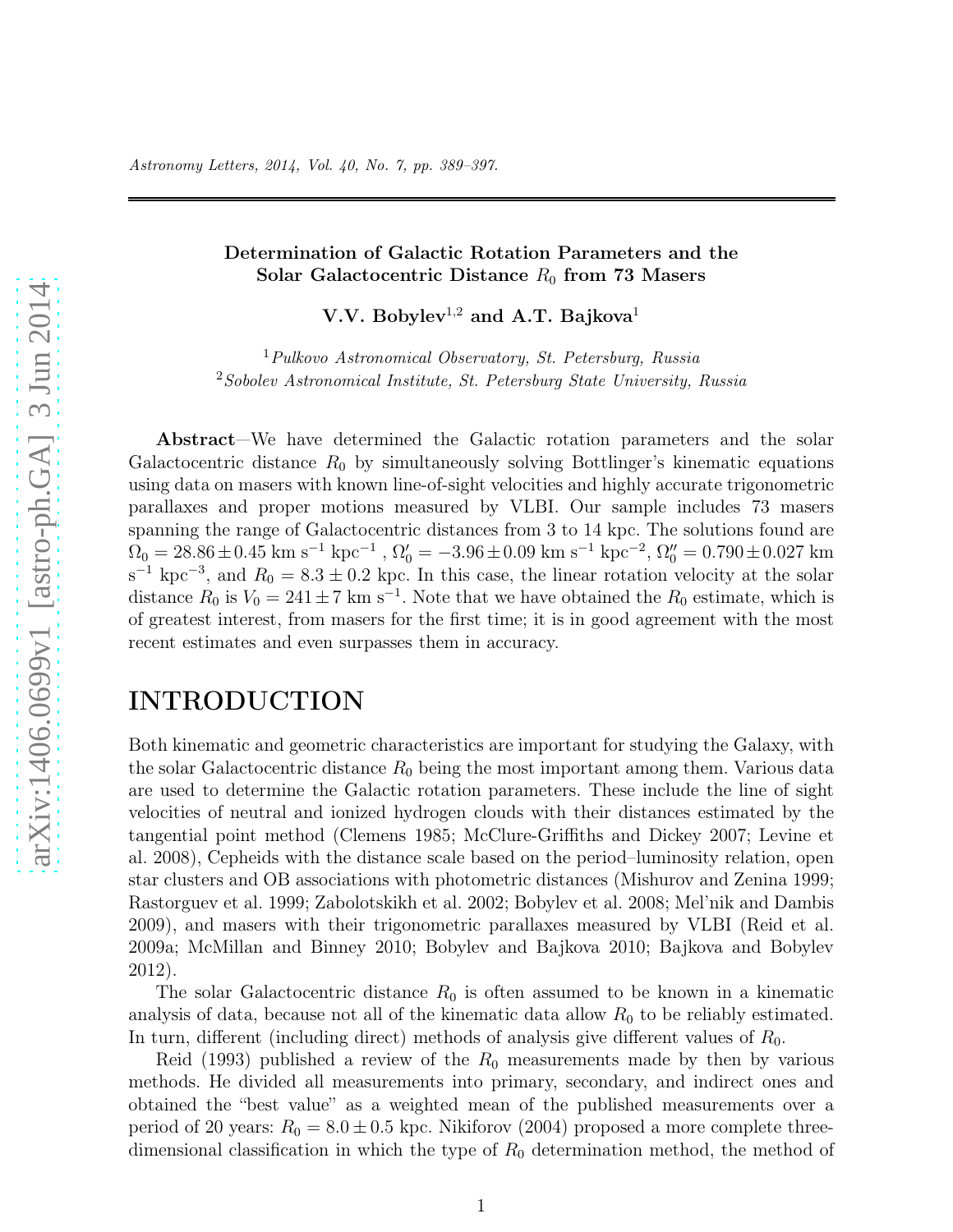finding the reference distances, and the type of reference objects are taken into account. Taking into account the main types of errors and correlations associated with the classes of measurements, he obtained the "best value"  $R_0 = 7.9 \pm 0.2$  kpc by analyzing the results of various authors published between 1974 and 2003.

Based on 52 results published between 1992 and 2010, Foster and Cooper (2010) obtained the mean  $R_0 = 8.0 \pm 0.4$  kpc. The paper by Malkin (2013) is devoted to studying the dependence of these data on the date of publication. He argues for the absence of a statistically significant "bandwagon" effect and found the mean value to be close to  $R_0 = 8.0$  kpc. Francis and Anderson (2013) gave a summary of 135 publications devoted to the  $R_0$  determination between 1918 and 2013. They concluded that the results obtained after 2000 give a mean value of  $R_0$  close to 8.0 kpc.

We have some experience of determining  $R_0$  by simultaneously solving Bottlinger's kinematic equations with the Galactic rotation parameters. To this end, we used data on open star clusters (Bobylev et al. 2007) distributed within about 4 kpc of the Sun. Clearly, using masers belonging to regions of active star formation and distributed in a much wider region of the Galaxy for this purpose is of great interest. However, the first such analysis for a sample of 18 masers performed by McMillan and Binney (2010) showed the probable value of  $R_0$  to be within a fairly wide range, 6.7–8.9 kpc. At present, the number of masers with measured trigonometric parallaxes has increased (about 80), which must lead to a significant narrowing of this range.

The goal of this paper is to determine the Galactic rotation parameters and the distance  $R_0$  using data on masers with measured trigonometric parallaxes.

### METHOD

Here, we use a rectangular Galactic coordinate system with the axes directed away from the observer toward the Galactic center  $(l=0^{\circ}, b=0^{\circ}, \text{ the } X \text{ axis}),$  in the direction of Galactic rotation (( $l=90^\circ$ ,  $b=0^\circ$ , the Y axis), and toward the north Galactic pole ( $b=90^\circ$ , the  $Z$  axis).

The method of determining the kinematic parameters consists in minimizing a quadratic functional  $F$ :

$$
\min \ F = \sum_{j=1}^{N} [w_r^j (V_r^j - \hat{V}_r^j)]^2 + \sum_{j=1}^{N} [w_l^j (V_l^j - \hat{V}_l^j)]^2 + \sum_{j=1}^{N} [w_b^j (V_b^j - \hat{V}_b^j)]^2 \tag{1}
$$

provided that the following constraints derived from Bottlinger's formulas with an expansion of the angular velocity of Galactic rotation  $\Omega$  into a series to terms of the second order of smallness with respect to  $r/R_0$  are fulfilled:

$$
V_r = -u_{\odot} \cos b \cos l - v_{\odot} \cos b \sin l - w_{\odot} \sin b + R_0 (R - R_0) \sin l \cos b \Omega_0' + 0.5 R_0 (R - R_0)^2 \sin l \cos b \Omega_0'' + rK \cos^2 b,
$$
 (2)

$$
V_l = u_{\odot} \sin l - v_{\odot} \cos l + (R - R_0)(R_0 \cos l - r \cos l) \Omega_0'
$$
  
 
$$
+ (R - R_0)^2 (R_0 \cos l - r \cos l) 0.5 \Omega_0'' - r \Omega_0 \cos l,
$$
 (3)

$$
V_b = u_\odot \cos l \sin b + v_\odot \sin l \sin b - w_\odot \cos b -R_0(R - R_0) \sin l \sin b\Omega_0' - 0.5R_0(R - R_0)^2 \sin l \sin b\Omega_0'' - rK \cos b \sin b,
$$
 (4)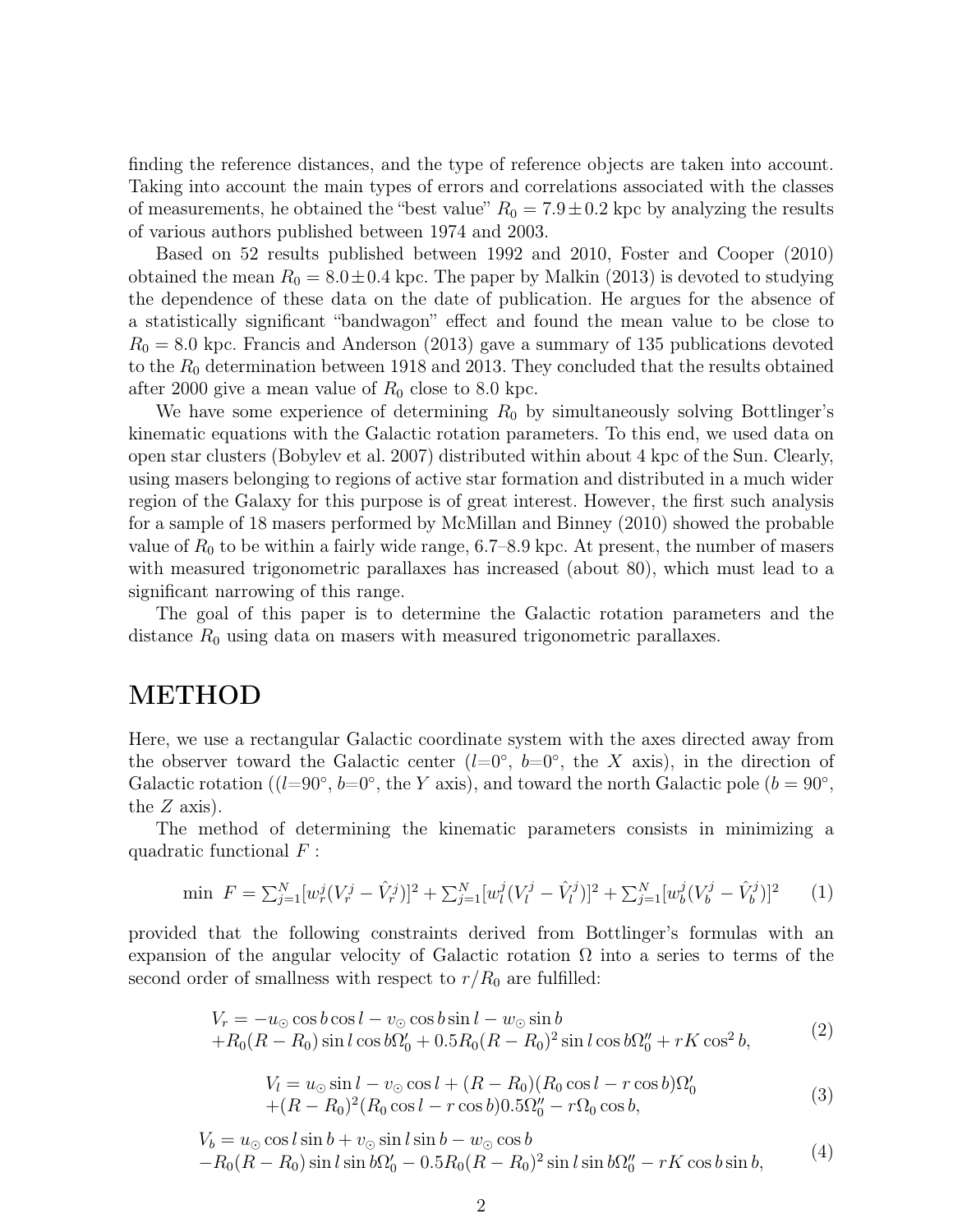where N is the number of objects used; j is the current object number;  $V_r$  and  $V_l$ ,  $V_b$ are the model values of the three-dimensional velocity field: the line-of-sight velocity and the proper motion velocity components in the l and b directions, respectively;  $V_l =$  $4.74r\mu_l\cos b$ ,  $V_b = 4.74r\mu_b$  are the measured components of the velocity field (data), with  $\hat{V}_r^j$ ,  $\hat{V}_l^j$  and  $\hat{V}_b^j$ , where the coefficient 4.74 is the quotient of the number of kilometers in an astronomical unit and the number of seconds in a tropical year;  $w_r^j, w_l^j$  $\frac{j}{l}, w_b^j$  $_b^j$  are the weight factors;  $r$  is the heliocentric distance of the star calculated via the measured parallax  $\pi$ ,  $r = 1/\pi$ ; the star's proper motion components  $\mu_l \cos b$  and  $\mu_b$  are in mas yr<sup>-1</sup> (milliarcseconds per year), the line-of-sight velocity  $V_r$  is in km s<sup>-1</sup>;  $u_{\odot}, v_{\odot}, w_{\odot}$  are the stellar group velocity components relative to the Sun taken with the opposite sign (the velocity  $u$  is directed toward the Galactic center,  $v$  is in the direction of Galactic rotation, w is directed to the north Galactic pole), when needed we assume  $w_{\odot}$  to be 7 km s<sup>-1</sup>, because it is poorly determined from distant objects;  $R_0$  is the Galactocentric distance of the Sun;  $R$  is the distance from the star to the Galactic rotation axis,

$$
R^2 = r^2 \cos^2 b - 2R_0 r \cos b \cos l + R_0^2. \tag{5}
$$

 $\Omega_0$  is the angular velocity of rotation at the distance  $R_0$ ; the parameters  $\Omega_0'$  $'_{0}$  and  $\Omega''_{0}$  $_0''$  are the first and second derivatives of the angular velocity with respect to  $R$ , respectively;  $K$ is the Oort constant that describes the local expansion/contraction of the stellar system.

The weight factors in functional (1) are assigned according to the following expressions (for simplification, we omitted the index  $i$ ):

$$
w_r = S_0 / \sqrt{S_0^2 + \sigma_{V_r}^2}, \qquad w_l = \beta S_0 / \sqrt{S_0^2 + \sigma_{V_l}^2}, \qquad w_b = \gamma S_0 / \sqrt{S_0^2 + \sigma_{V_b}^2}, \tag{6}
$$

where  $S_0$  denotes the dispersion averaged over all observations, which has the meaning of a "cosmic" dispersion taken to be 8 km s<sup>-1</sup>;  $\beta = \sigma_{V_r}/\sigma_{V_l}$  and  $\gamma = \sigma_{V_r}/\sigma_{V_b}$  are the scale factors, where  $\sigma_{V_r}, \sigma_{V_l}$  and  $\sigma_{V_b}$  denote the velocity dispersions along the line of sight, the Galactic longitude, and the Galactic latitude, respectively. The system of weights (6) is close to that from Mishurov and Zenina (1999). We take  $\beta = \gamma = 1$ , as the initial approximation; below we describe the procedure of refining these parameters.

The errors of the velocities  $V_l$  and  $V_b$  are calculated from the formula

$$
\sigma_{(V_l, V_b)} = 4.74r \sqrt{\mu_{l,b}^2 \left(\frac{\sigma_r}{r}\right)^2 + \sigma_{\mu_{l,b}}^2}.
$$
\n(7)

In addition to the system of weights (6) described above, we also use the case of unit weights where  $w_r = w_l = w_b = 1$  for comparison.

The problem of optimizing functional  $(1)$ , given Eqs.  $(2)-(4)$ , is solved numerically for the eight unknown parameters  $u_{\odot}, v_{\odot}, w_{\odot}, \Omega_0, \Omega_0'$  $'_{0}, \Omega''_{0}$  $_0''$ , K and  $R_0$  from a necessary condition for the existence of an extremum. A sufficient condition for the existence of an extremum in a particular domain is the positive definiteness of the Hessian matrix composed of the elements  ${a_{i,j}} = d^2F/dx_i dx_j$ , where  $x_i(i = 1, ..., 8)$  denote the soughtfor parameters, everywhere in this domain. We calculated the Hessian matrix in a wide domain of parameters or, more specifically,  $\pm 50\%$  of the nominal values of the parameters.

Our analysis of the Hessian matrix for both cases of weighting showed its positive definiteness, suggesting the existence of a global minimum in this domain and, as a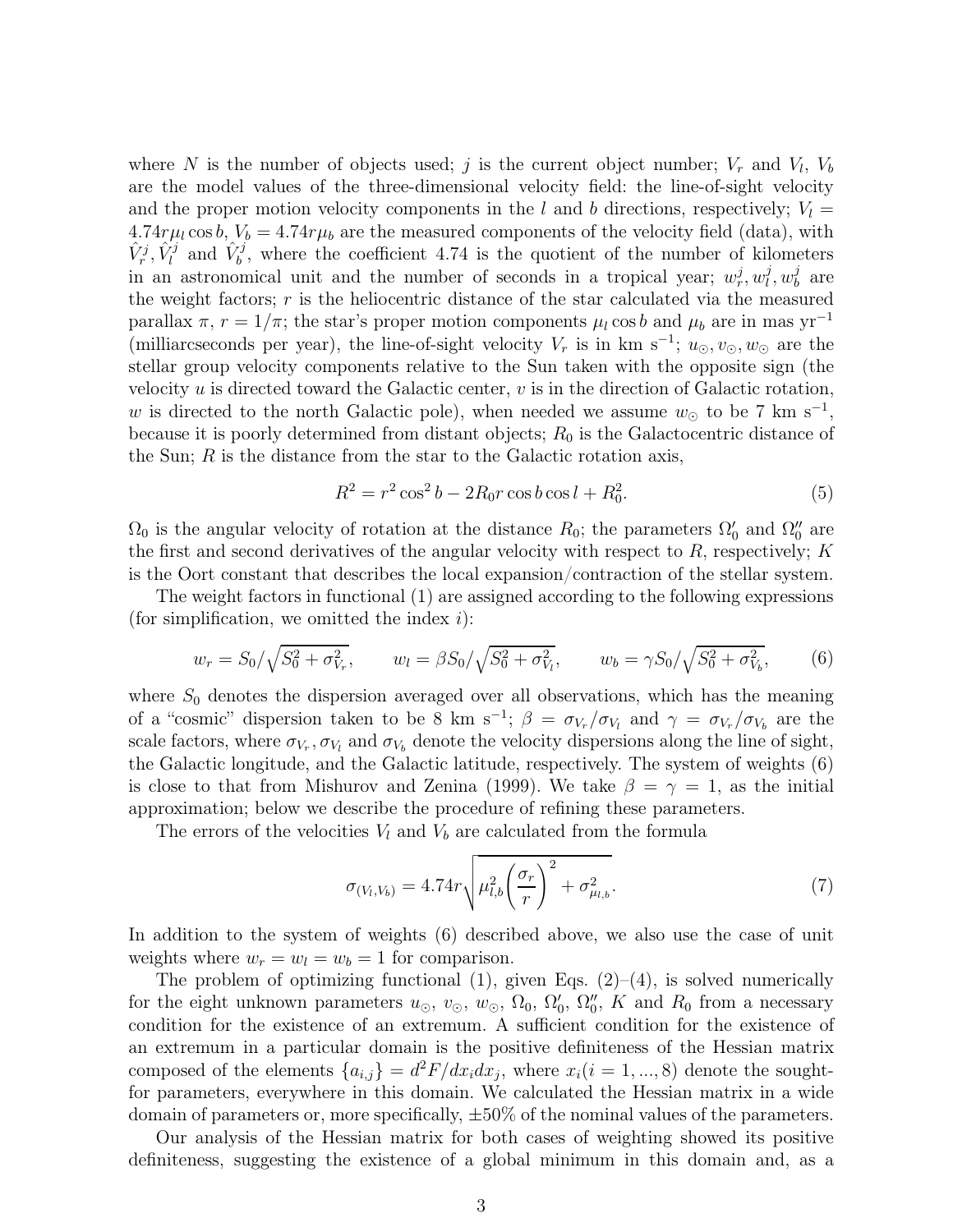consequence, the uniqueness of the solution. As an example, Fig. 1 shows the twodimensional residuals, or the square root of the functional  $F$ , with one of the measurements being specified by the parameter  $R_0$  and one of the parameters  $u_{\odot}, v_{\odot}, w_{\odot}, \Omega_0, \Omega_0'$  $'_{0}$ , and  $\Omega''_{0}$  $_{0}^{\prime\prime},$ acting as the second measurement, provided that the remaining parameters from the series are fixed at the level of the solution obtained. The presented pictures clearly demonstrate a global minimum in a wide domain of parameters. In the case of unit weight factors, the Hessian matrix is also positively defined far beyond this domain. However, as will be shown below, the adopted weighting allowed the accuracy of the solutions obtained to be increased.

We estimated the errors of the sought-for parameters through Monte Carlo simulations. The errors were estimated by performing 100 cycles of computations. For this number of cycles, the mean values of the solutions virtually coincide with the solutions obtained purely from the initial data, i.e., without adding any measurement errors.

# DATA

Based on published data, we gathered information about the coordinates, line-of-sight velocities, proper motions, and trigonometric parallaxes of Galactic masers measured by VLBI with an error, on average, less than 10%. These masers are associated with very young objects, protostars of mostly high masses located in regions of active star formation. The proper motions and trigonometric parallaxes of the masers are absolute, because they are determined with respect to extragalactic reference objects (quasars).

One of the projects to measure the trigonometric parallaxes and proper motions is the Japanese VERA (VLBI Exploration of Radio Astrometry) project devoted to the observations of  $H_2O$  masers at 22.2 GHz (Hirota et al. 2007) and a number of SiO masers (which are very few among young objects) at 43 GHz (Kim et al. 2008).

Methanol (CH<sub>3</sub>OH, 6.7 and 12.2 GHz) and  $H_2O$  masers are observed in the USA on VLBA (Reid et al. 2009a). Similar observations are also being carried out within the framework of the European VLBI network (Rygl et al. 2010), in which three Russian antennas are involved: Svetloe, Zelenchukskaya, and Badary. These two programs enter into the BeSSeL project<sup>[1](#page-3-0)</sup> (Bar and Spiral Structure Legacy Survey, Brunthaler et al. 2011).

The VLBI observations of radio stars in continuum at 8.4 GHz are being carried out with the same goals (Torres et al. 2009; Dzib et al. 2011). Radio sources located in the local (Orion) arm associated with young low-mass protostars are observed within the framework of this program.

Information about 44 masers (coordinates, line-of-sight velocities, proper motions, and parallaxes) is presented in Bajkova and Bobylev (2012). Subsequently, a number of new measurements have been published by various authors. These data on 31 sources are provided in Bobylev and Bajkova (2013b). The initial data on several new masers published later (Zhang et al. 2013) are given in Table 1.

It should be noted that the measurements for a number of masers were performed by various authors several times. For example, for the Onsala 2 region (G75.78+0.34), we used the measurements from Xu et al. (2013). Zhang et al. (2013) point out that the

<span id="page-3-0"></span><sup>1</sup>http://www3.mpifr-bonn.mpg.de/staff/abrunthaler/BeSSeL/index.shtml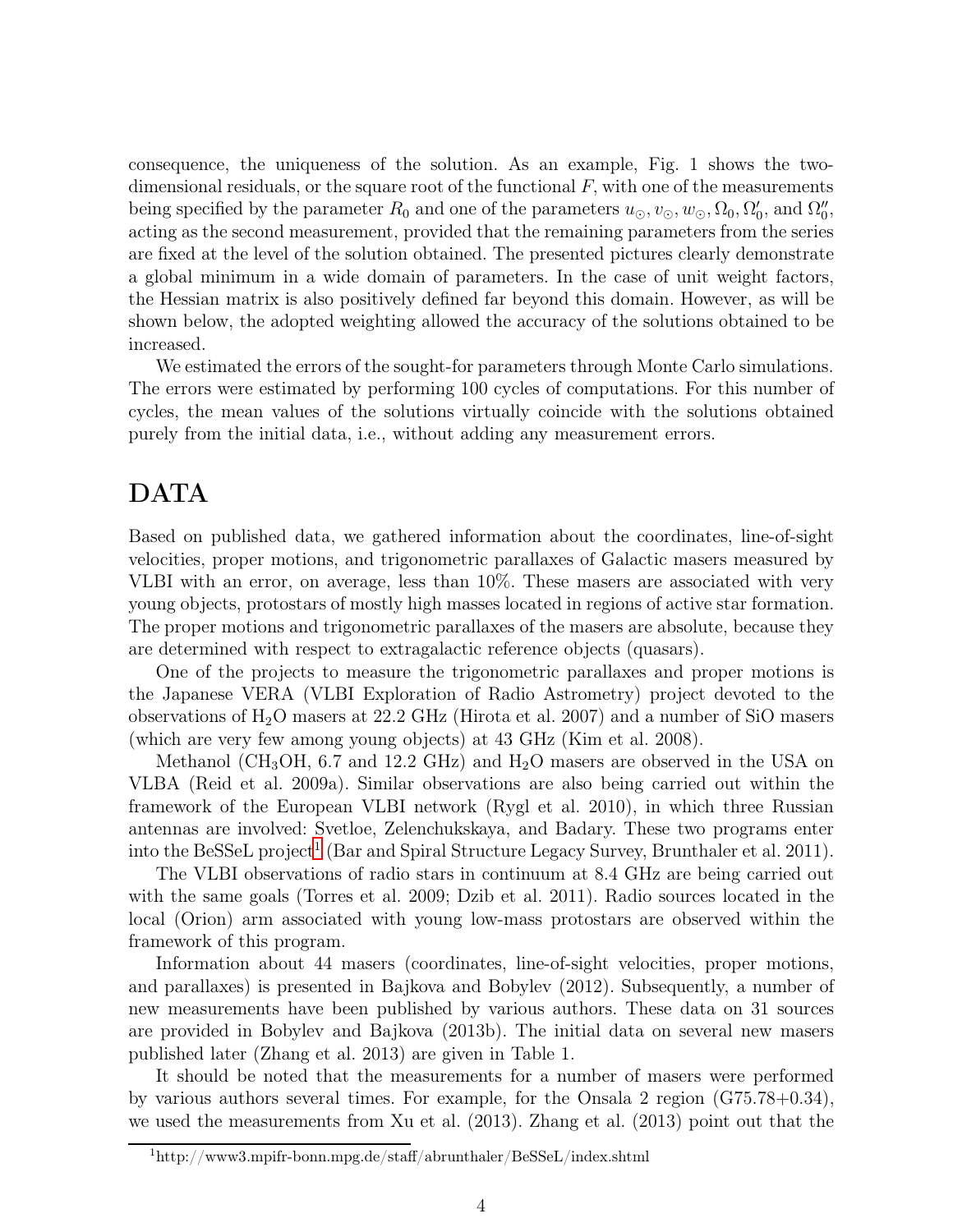| таолица т. ппоют ааса он спо пюсост                                                                                     |  |  |                     |                                         |                                                                               |                         |  |  |  |
|-------------------------------------------------------------------------------------------------------------------------|--|--|---------------------|-----------------------------------------|-------------------------------------------------------------------------------|-------------------------|--|--|--|
| Source                                                                                                                  |  |  | $\pi(\sigma_{\pi})$ | $\mu_{\alpha}^*(\sigma_{\mu_{\alpha}})$ | $\mu_{\delta}(\sigma_{\mu_{\delta}})$                                         | $V_r(\sigma_{V_r})$ Ref |  |  |  |
| G43.16+0.01   287°.5559                                                                                                 |  |  |                     |                                         | $9^{\circ}.1036$   .090(.006)   $-2.48(.15)$   $-5.27(.13)$   11.0(5.0)   (1) |                         |  |  |  |
| $G48.60+0.02$   $290^{\circ}.1299$   $13^{\circ}.9237$   $.093(.005)$   $-2.89(.13)$   $-5.50(.13)$   $18.0(5.0)$   (1) |  |  |                     |                                         |                                                                               |                         |  |  |  |

Таблица 1: Initial data on the masers

Note.  $\pi$  in mas,  $\mu_{\alpha}^* = \mu_{\alpha} \cos \delta$  and  $\mu_{\delta}$  in mas/yr,  $V_r = V_r(LSR)$  in km/s, (1) Zhang et al. (2013).

measurement of the distance to the G048.60+0.02 region by Nagayama et al. (2011) is probably erroneous and, therefore, we did not consider this measurement. Five sources were rejected according to the  $3\sigma$  criterion. As a result, our sample for a kinematic analysis in the range of distances R from 3 to 14 kpc contains 73 masers.

### RESULTS

Several approaches to solving the optimization problem  $(1)$  with constraints  $(2)-(4)$  are known. Since the contribution of Eq. (4) to the general solution is negligible when using distant stars, only Eqs. (2) and (3) may be used. In this case, however, the velocity  $w_{\odot}$  is determined poorly; it should be fixed. This method was applied, for example, by Mishurov and Zenina (1999) and Mel'nik et al. (2001).

The local expansion/contraction parameter of the stellar system K is of great importance in analyzing nearby stars associated with the Gould Belt (Bobylev and Bajkova 2013a), where its manifests itself as a positive (expansion) kinematic  $K$ -effect for young stars within 0.6 kpc of the Sun. A small negative  $K$ -effect (contraction) manifests itself in the kinematics of various samples of stars within up to 2 kpc of the Sun (Torra et al. 2000; Rybka 2004; Bobylev et al. 2009). No evidence for significant general expansion/contraction of the entire Galaxy has been revealed, except for the region close to the Galactic center where an expanding 3-kpc spiral arm is located (Burton 1988; Dame and Thaddeus 2008; Sanna et al. 2009). Therefore, including the parameter K as an unknown one when analyzing masers is of considerable interest.

Table 2 gives the kinematic parameters found by using the three-dimensional  $(V_r, V_l, V_b)$  velocity field of 73 masers. Table 3 gives the kinematic parameters found by using the two-dimensional  $(V_r, V_l)$  velocity field of the same masers. The solutions obtained both with unit weights and with weights (6) are presented in the tables. The solutions obtained at a fixed solar velocity,  $w_{\odot} = 7 \text{ km s}^{-1}$ , are given in the last two columns of the tables. Analysis of the parameters presented in Tables 2 and 3 allows a number of conclusions to be reached. Since the local expansion/contraction parameter of the stellar system  $K$  does not differ significantly from zero in all eight solutions, the number of unknown parameters can be reduced. Obviously, the peculiar solar velocity  $w_{\odot}$ should be fixed when analyzing the two-dimensional velocity field. However, this quantity is determined with confidence in the case of a three-dimensional analysis. This is because the sample of masers contains a sufficient number of nearby sources. Using the system of weights (6) slightly improves the accuracy of the parameters being determined compared to unit weights.  $R_0$  is determined with confidence in all eight cases.

We obtained a solution using the three-dimensional maser velocity field with seven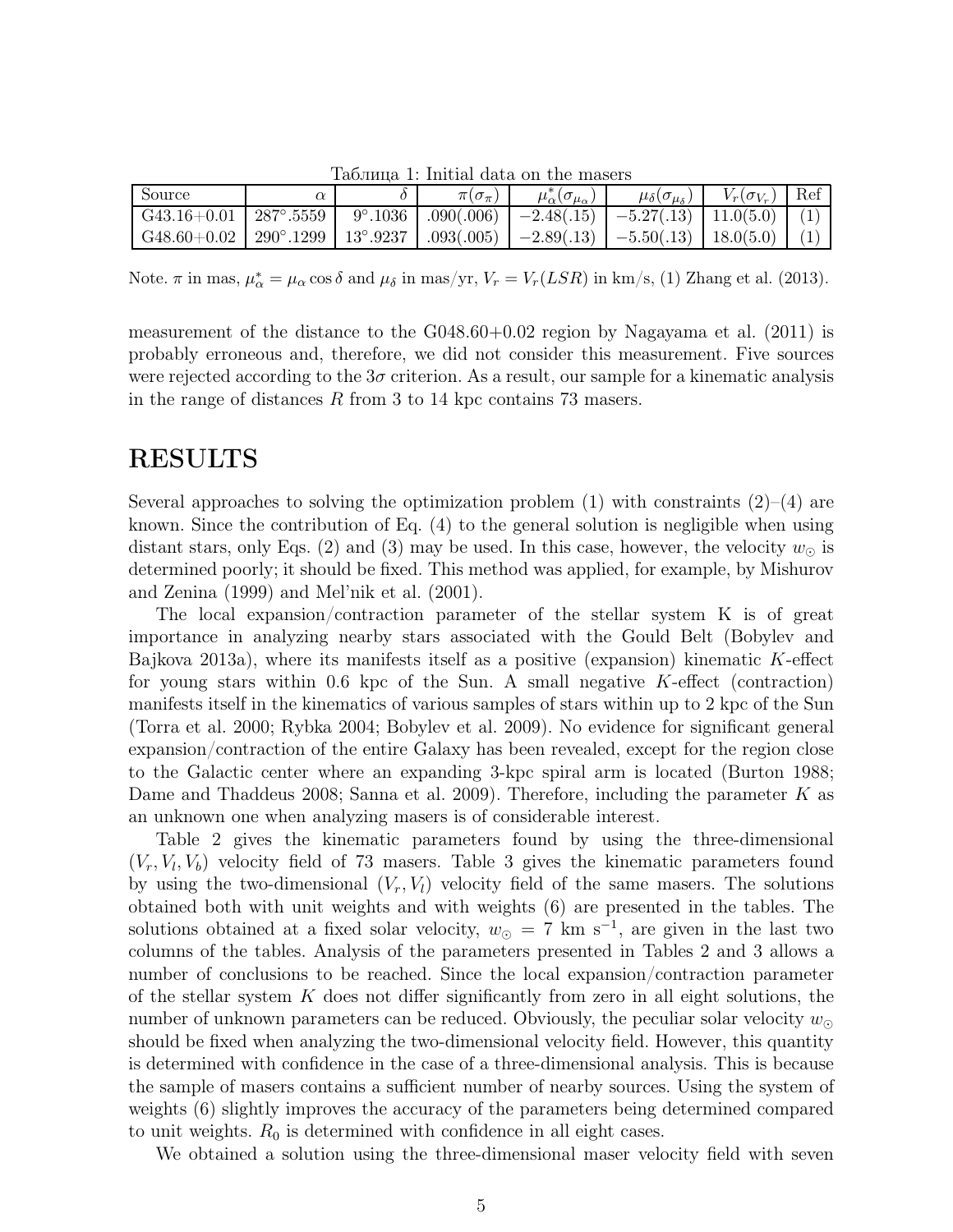

Puc. 1: Graphical representation of the two-dimensional residuals  $\delta = \sqrt{F}$  corresponding to solution (9); one of the measurements is specified by the parameter  $R_0$ ; one of the parameters  $u_{\odot}, v_{\odot}, w_{\odot}, \Omega_0, \Omega_0'$  $'_{0}$ , and  $\Omega''_{0}$  $\frac{0}{0}$  acts as the second measurement; the remaining parameters are fixed at the level of the solutions obtained.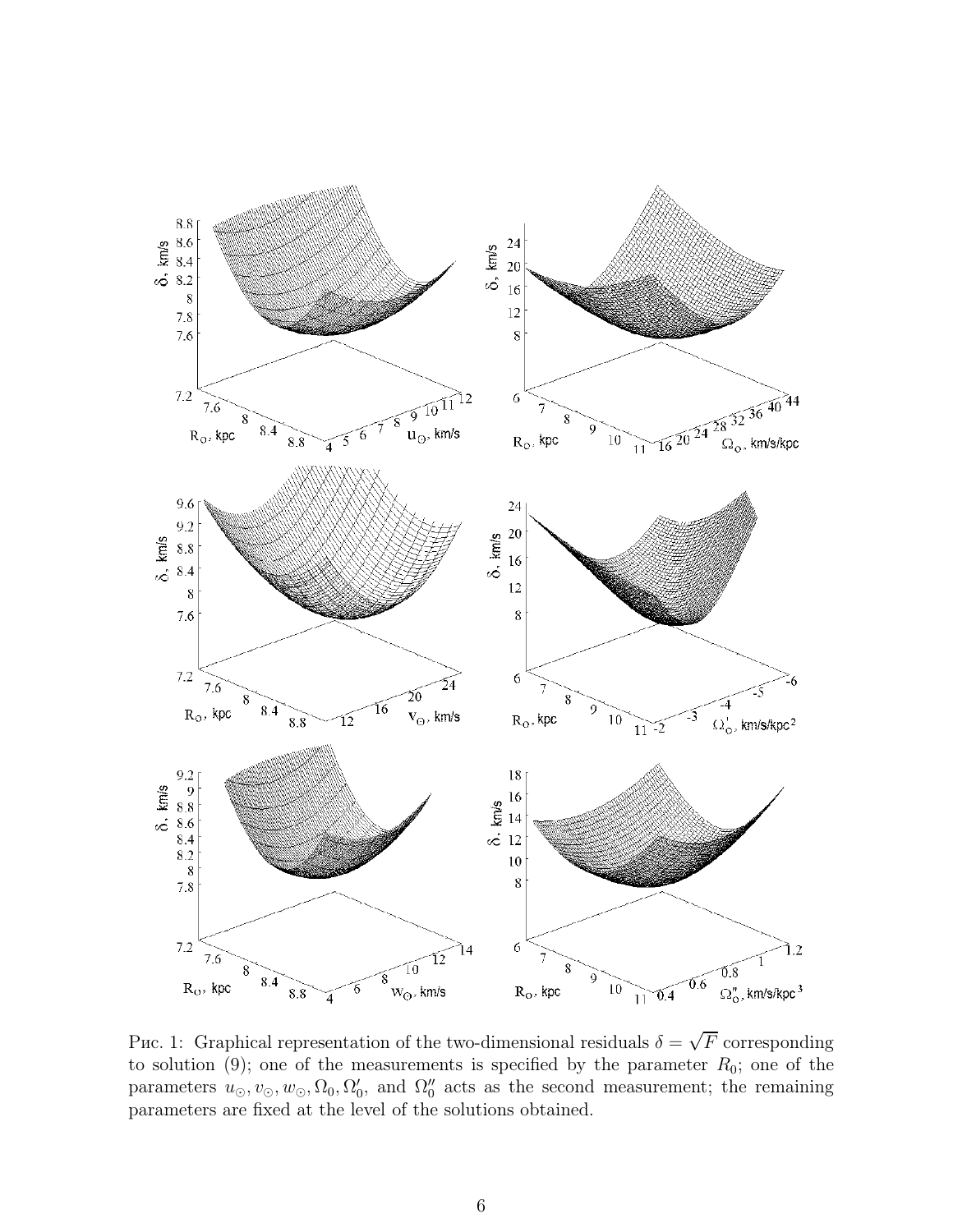unknowns, without the parameter  $K$ , and with unit weights:

$$
u_{\odot} = 6.72 \pm 1.02 \text{ km s}^{-1},
$$
  
\n
$$
v_{\odot} = 17.68 \pm 0.65 \text{ km s}^{-1},
$$
  
\n
$$
w_{\odot} = 7.89 \pm 0.35 \text{ km s}^{-1},
$$
  
\n
$$
\Omega_0 = 27.81 \pm 0.79 \text{ km s}^{-1} \text{ kpc}^{-1},
$$
  
\n
$$
\Omega'_0 = -3.78 \pm 0.19 \text{ km s}^{-1} \text{ kpc}^{-2},
$$
  
\n
$$
\Omega''_0 = 0.756 \pm 0.050 \text{ km s}^{-1} \text{ kpc}^{-3},
$$
  
\n
$$
R_0 = 8.35 \pm 0.30 \text{ kpc}
$$
 (8)

with the error per unit weight  $\sigma_0 = 8.10 \text{ km s}^{-1}$ .

Next, we obtained a similar solution but with weights (6). It has the smallest error per unit weight  $\sigma_0 = 7.47 \text{ km s}^{-1}$  compared to the results presented in Table 2:

$$
u_{\odot} = 7.81 \pm 0.63 \text{ km s}^{-1},
$$
  
\n
$$
v_{\odot} = 17.47 \pm 0.33 \text{ km s}^{-1},
$$
  
\n
$$
w_{\odot} = 7.73 \pm 0.23 \text{ km s}^{-1},
$$
  
\n
$$
\Omega_0 = 28.86 \pm 0.45 \text{ km s}^{-1} \text{ kpc}^{-1},
$$
  
\n
$$
\Omega'_0 = -3.96 \pm 0.09 \text{ km s}^{-1} \text{ kpc}^{-2},
$$
  
\n
$$
\Omega''_0 = 0.790 \pm 0.027 \text{ km s}^{-1} \text{ kpc}^{-3},
$$
  
\n
$$
R_0 = 8.33 \pm 0.20 \text{ kpc}.
$$
  
\n(9)

In this case, the linear rotation velocity at the solar distance  $R_0$  is  $V_0 = 241 \pm 7$  km s<sup>-1</sup> and the Oort constants  $A = 0.5R_0\Omega'_0$  and  $B = \Omega_0 + 0.5R_0\Omega'_0$  are  $A = -16.49 \pm 0.60$  km  $s^{-1}$  kpc<sup>-1</sup> and  $B = 12.37 \pm 1.12$  km  $s^{-1}$  kpc<sup>-1</sup>.

As a clear illustration of the uniqueness of the solution obtained (i.e., the existence of a global minimum of the functional F in a wide range of sought for parameters), Fig. 1 presents the two-dimensional dependences of the residuals  $\delta = \sqrt{F}$  (see (1)) on  $R_0$  and one of the parameters  $u_{\odot}, v_{\odot}, w_{\odot}, \Omega_0, \Omega_0'$  $'_{0}$ , and  $\Omega''_{0}$ 0 , provided that the remaining parameters are fixed at the level of solutions (9).

Figure 2 presents the Galactic rotation curve constructed with parameters (9) using the value of  $R_0 = 8.3$  kpc found; when calculating the boundaries of the confidence region, we took into account the uncertainty in estimating  $R_0$  of 0.2 kpc.

#### Allowance for the Statistical Properties of the Sample of Masers

Although the sample of masers with measured trigonometric parallaxes is small, we can set the objective to refine the parameters  $S_0$ ,  $\beta$  and  $\gamma$ , needed for the calculation of weights (6).

For this purpose, we used the well-known relations between the dispersions  $\sigma_U, \sigma_V$ , and  $\sigma_W$  of the velocities U, V, and W, respectively, directed along the heliocentric rectangular coordinate axes and the dispersions  $\sigma_{V_r}, \sigma_{V_l}$ , and  $\sigma_{V_b}$  of the velocities  $V_r, V_l$ , and  $V_b$ ,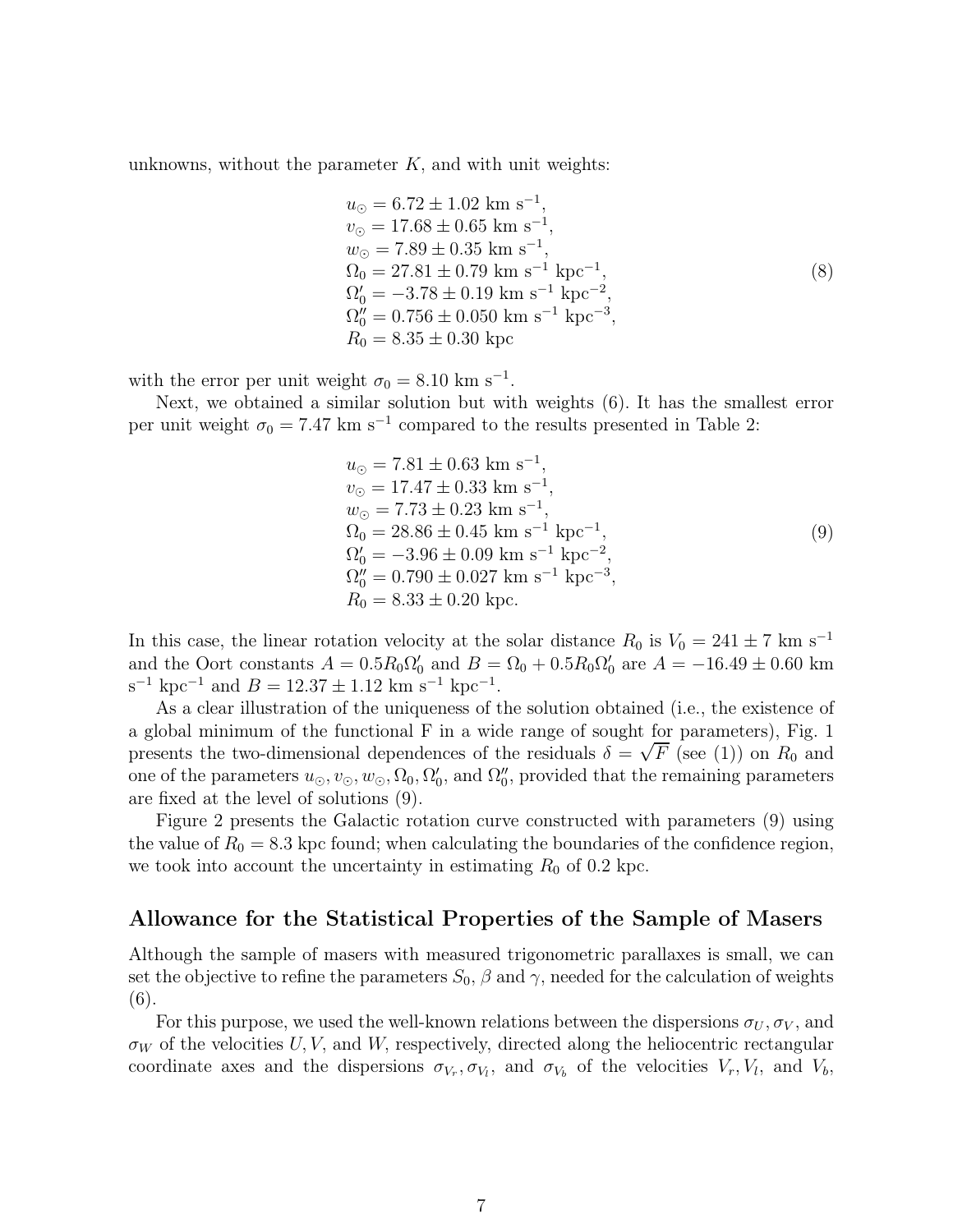Таблица 2: Kinematic parameters found by using the three-dimensional  $(V_r, V_l, V_b)$  velocity field of 73 masers

| Parameters                                          | $w_{r,l,b} = 1$  | $w_{r,l,b}\neq 1$ | $w_{r,l,b} = 1$  | $w_{r,l,b}\neq 1$ |
|-----------------------------------------------------|------------------|-------------------|------------------|-------------------|
| $u_{\odot}$ , km s <sup>-1</sup>                    | $6.82 \pm 0.99$  | $7.85 \pm 0.55$   | $6.80 \pm 1.03$  | $7.81 \pm 0.52$   |
| $v_{\odot}$ , km s <sup>-1</sup>                    | $17.51 \pm 0.61$ | $17.32 \pm 0.43$  | $17.56 \pm 0.62$ | $17.33 \pm 0.42$  |
| $w_{\odot}$ , km s <sup>-1</sup>                    | $7.90 \pm 0.32$  | $7.68 \pm 0.23$   |                  |                   |
| $\Omega_0$ , km s <sup>-1</sup> kpc <sup>-1</sup>   | $28.00 \pm 0.85$ | $28.85 \pm 0.50$  | $28.02 \pm 0.83$ | $28.83 \pm 0.41$  |
| $\Omega_0'$ , km s <sup>-1</sup> kpc <sup>-2</sup>  | $-3.86 \pm 0.26$ | $-3.91 \pm 0.10$  | $-3.86 \pm 0.27$ | $-3.90 \pm 0.11$  |
| $\Omega_0''$ , km s <sup>-1</sup> kpc <sup>-3</sup> | $0.78 \pm 0.07$  | $0.77 \pm 0.03$   | $0.78 \pm 0.07$  | $0.77 \pm 0.03$   |
| K, km s <sup>-1</sup> kpc <sup>-1</sup>             | $0.02 \pm 0.38$  | $-0.24 \pm 0.18$  | $-0.04 \pm 0.44$ | $-0.28 \pm 0.20$  |
| $R_0$ , kpc                                         | $8.25 \pm 0.41$  | $8.42 \pm 0.16$   | $8.25 \pm 0.43$  | $8.46 \pm 0.19$   |
| $\sigma_0$ , km s <sup>-1</sup>                     | 8.09             | 7.74              | 8.11             | 7.75              |

Таблица 3: Kinematic parameters found by using the two-dimensional  $(V_r, V_l, V_b)$  velocity field of 73 masers

| Parameters                                          | $w_{r,l,b} = 1$  | $w_{r,l,b}\neq 1$ | $w_{r,l,b} = 1$  | $w_{r,l,b}\neq 1$ |
|-----------------------------------------------------|------------------|-------------------|------------------|-------------------|
| $u_{\odot}$ , km s <sup>-1</sup>                    | $4.47 \pm 1.27$  | $5.10 \pm 0.63$   | $6.53 \pm 1.15$  | $7.45 \pm 0.49$   |
| $v_{\odot}$ , km s <sup>-1</sup>                    | $17.37 \pm 0.58$ | $17.37 \pm 0.36$  | $17.44 \pm 0.53$ | $17.31 \pm 0.41$  |
| $w_{\odot}$ , km s <sup>-1</sup>                    | $36.78 \pm 4.86$ | $34.91 \pm 3.38$  |                  |                   |
| $\Omega_0$ , km s <sup>-1</sup> kpc <sup>-1</sup>   | $27.45 \pm 0.85$ | $27.90 \pm 0.42$  | $27.91 \pm 0.96$ | $28.71 \pm 0.45$  |
| $\Omega_0'$ , km s <sup>-1</sup> kpc <sup>-2</sup>  | $-3.74 \pm 0.22$ | $-3.80 \pm 0.10$  | $-3.81 \pm 0.28$ | $-3.89 \pm 0.11$  |
| $\Omega_0''$ , km s <sup>-1</sup> kpc <sup>-3</sup> | $0.75 \pm 0.06$  | $0.76 \pm 0.03$   | $0.76 \pm 0.07$  | $0.77 \pm 0.03$   |
| K, km s <sup>-1</sup> kpc <sup>-1</sup>             | $-0.17 \pm 0.38$ | $-0.31 \pm 0.18$  | $-0.13 \pm 0.41$ | $-0.29 \pm 0.20$  |
| $R_0$ , kpc                                         | $8.35 \pm 0.38$  | $8.41 \pm 0.18$   | $8.37 \pm 0.45$  | $8.44 \pm 0.20$   |
| $\sigma_0$ , km s <sup>-1</sup>                     | 8.07             | 7.30              | 8.45             | 7.70              |

respectively, directed along the observed axes (Crézé and Mennessier 1973):

$$
\sigma_{V_r}^2 = \sigma_U^2 \cos^2 l \cos^2 b + \sigma_V^2 \sin^2 l \cos^2 b + \sigma_W^2 \sin^2 b + \varepsilon_{V_r}^2, \n\sigma_{V_l}^2 = \sigma_U^2 \sin^2 l + \sigma_V^2 \cos^2 l + (4.74r)^2 \varepsilon_{\mu_l}^2, \n\sigma_{V_b}^2 = \sigma_U^2 \cos^2 l \sin^2 b + \sigma_V^2 \sin^2 l \sin^2 b + \n\sigma_W^2 \cos^2 b + (4.74r)^2 \varepsilon_{\mu_b}^2,
$$
\n(10)

where  $\varepsilon_{V_r}, \varepsilon_{\mu_l}, \varepsilon_{\mu_b}$  are the observational errors of the corresponding components.

Note that the velocities  $U, V$ , and  $W$  from which the dispersions are calculated must be the residual ones, i.e., freed from the differential Galactic rotation and the perturbations caused by the influence of the spiral density wave. The available sample of masers is so far insufficient for the necessity of allowance for both effects to be shown in practice. However, previously (Bobylev and Bajkova 2013a), using a sample of 162 nearby O–B2.5 stars as an example, we showed (see Fig. 8 in the cited paper) that allowance for the influence of the spiral density wave reduces tangibly the residual velocity dispersions. In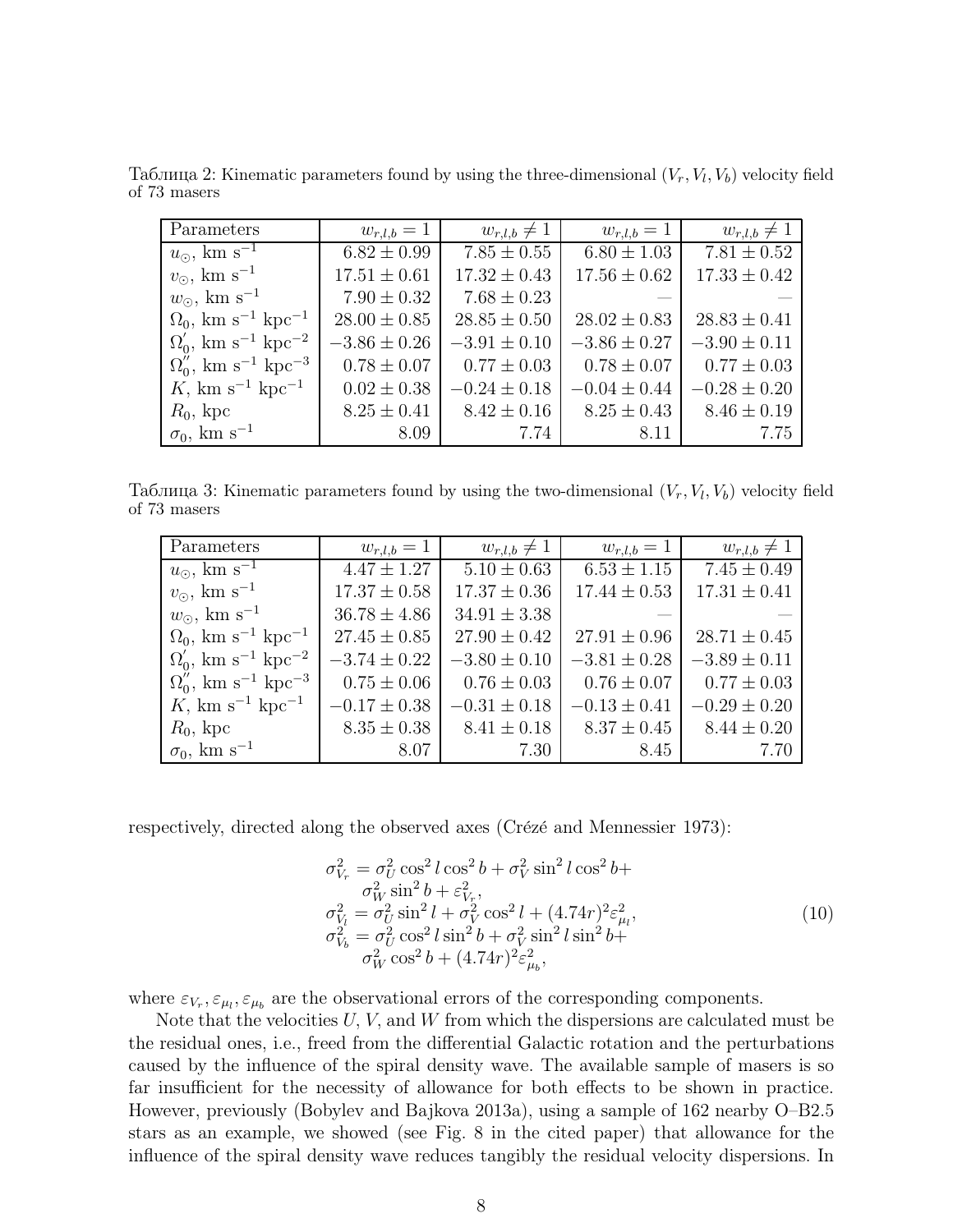

Рис. 2: Galactic rotation curve constructed with parameters (9) (thick line); the thin lines mark the 1у confidence region; the vertical straight line marks the Sun's position.

our case, to take into account the influence of the differential Galactic rotation, we used the parameters from solution (9). The spiral density wave parameters were taken from Bobylev and Bajkova (2013b), where they were also determined from masers.

To analyze the residual velocities, we produced a sample of 55 masers satisfying the conditions  $\sigma_{\pi}/\pi$  < 10% and  $r$  < 3.5 kpc, i.e., we selected sufficiently distant sources with the most reliably measured distances. After allowance for the differential Galactic rotation and the velocities of the perturbations caused by the influence of the spiral density wave, we obtained the following residual velocity dispersions:  $\sigma_U = 8.2 \text{ km s}^{-1}$ ,  $\sigma_V = 7.1 \text{ km}$  $s^{-1}$  and  $\sigma_W = 7.3$  km s<sup>-1</sup>. Next, after the substitution of these values into the right parts of Eqs. (10), we found the dispersions  $\overline{\sigma}_{V_r}$ ,  $\overline{\sigma}_{V_l}$  and  $\overline{\sigma}_{V_b}$  for each object. The dispersions averaged over all objects are  $\sigma_{V_r} = 1.19 \text{ km s}^{-1}$ ,  $\sigma_{V_l} = 1.22 \text{ km s}^{-1}$  and  $\sigma_{V_b} = 0.99 \text{ km}$ s<sup>-1</sup>, from which we calculated the sought-for coefficients:  $\beta = \sigma_{V_r}/\sigma_{V_l} = 0.98$  and  $\gamma =$  $\sigma_{V_r}/\sigma_{V_b} = 1.20$ . As we see, the derived values of  $\beta$  and  $\gamma$  are close to unity. The solution of the kinematic equations  $(2)$ – $(4)$  for 73 masers using the derived parameters is virtually indistinguishable from solution (9) obtained at  $\beta = 1$  and  $\gamma = 1$ .

We also considered the case where a coefficient  $\gamma$  differing significantly from unity is expected to be obtained. For this purpose, we produced a sample of 24 nearer masers satisfying the conditions  $\sigma_{\pi}/\pi$  < 10% and  $r$  < 1.5 kpc. After allowance for the differential Galactic rotation and the velocities of the perturbations caused by the influence of the spiral density wave, we obtained the following residual velocity dispersions:  $\sigma_U = 6.2$  km s<sup>-1</sup>,  $\sigma_V = 4.8$  km s<sup>-1</sup> and  $\sigma_W = 3.6$  km s<sup>-1</sup>, from which we estimated  $S_0 = \sqrt{\sigma_U^2 + \sigma_V^2 + \sigma_W^2} = 8.6$  km s<sup>-1</sup>. Using Eqs. (10) and the subsequent averaging of the individual dispersions, we found  $\sigma_{V_r} = 0.95$  km s<sup>-1</sup>,  $\sigma_{V_l} = 0.99$  km s<sup>-1</sup> and  $\sigma_{V_b} = 0.49$  km s<sup>-1</sup>, whence  $\beta = \sigma_{V_r}/\sigma_{V_l} = 0.96$  and  $\gamma = \sigma_{V_r}/\sigma_{V_b} = 1.94$ . The new solution of the kinematic equations (2)–(4) for 73 masers with weights (6) and the refined  $S_0 = 8.6 \text{ km/c}$ ,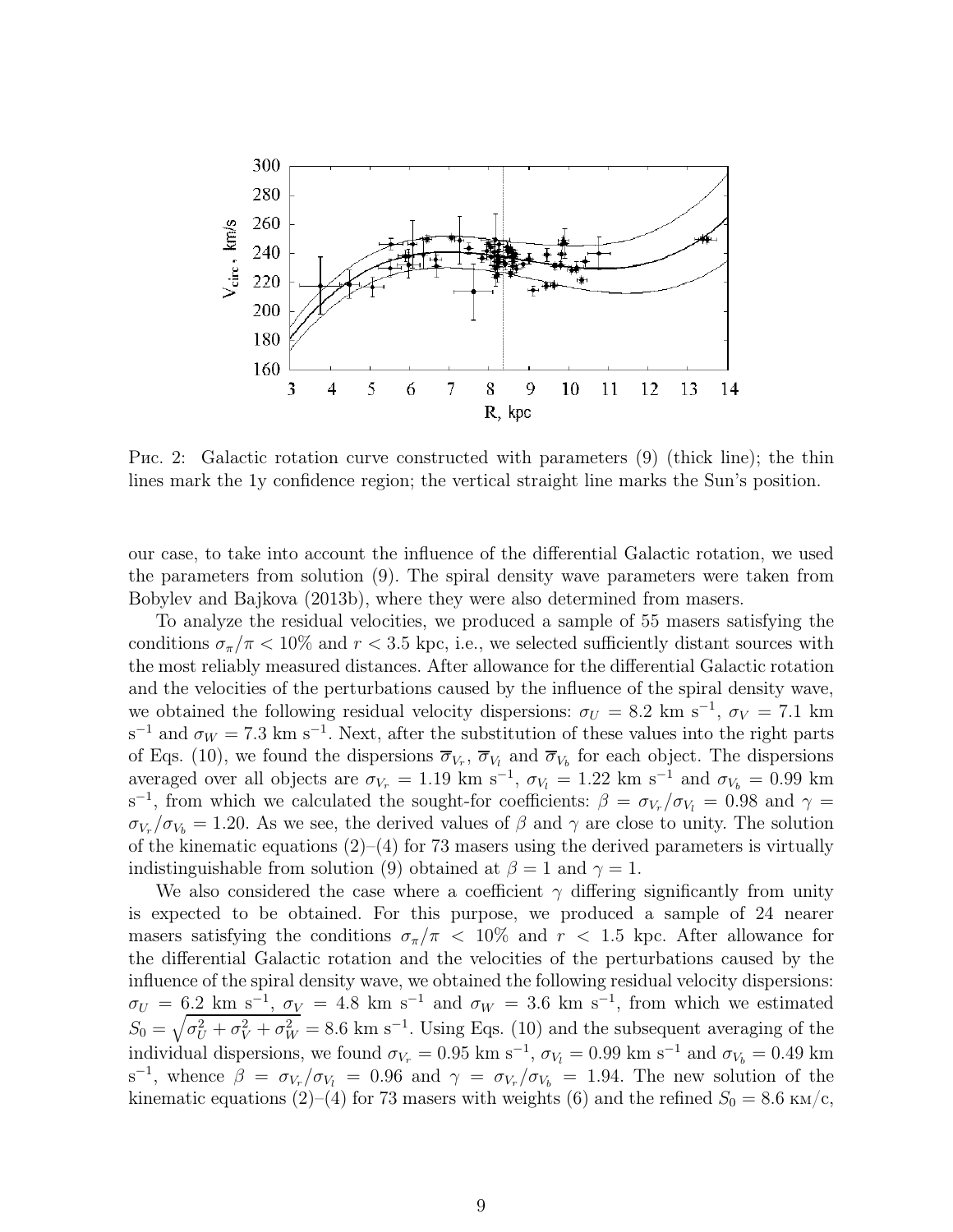$\beta = 0.96$ , and  $\gamma = 1.94$  is

$$
u_{\odot} = 8.58 \pm 0.54 \text{ km s}^{-1},
$$
  
\n
$$
v_{\odot} = 17.72 \pm 0.42 \text{ km s}^{-1},
$$
  
\n
$$
w_{\odot} = 7.42 \pm 0.23 \text{ km s}^{-1},
$$
  
\n
$$
\Omega_0 = 29.05 \pm 0.46 \text{ km s}^{-1} \text{ kpc}^{-1},
$$
  
\n
$$
\Omega'_0 = -3.97 \pm 0.09 \text{ km s}^{-1} \text{ kpc}^{-2},
$$
  
\n
$$
\Omega''_0 = 0.790 \pm 0.028 \text{ km s}^{-1} \text{ kpc}^{-3},
$$
  
\n
$$
R_0 = 8.34 \pm 0.16 \text{ kpc}.
$$
  
\n(11)

In this case, the error per unit weight is  $\sigma_0 = 7.53$  km s<sup>-1</sup>. It can be seen that the differences between solutions (9) and (11) do not exceed the  $1\sigma$  error level. Thus, we obtained close solutions, despite the fact that the weights of the velocities  $V_b$  (Eq. (4)) increased considerably.

Since the coefficients  $\beta \approx 1$  and  $\gamma \approx 1$  found above reflect the statistical properties of the original sample of 73 masers more adequately, we consider solution (9) as the basic one. In this case, as our additional simulations showed, a low sensitivity of the solution to changes in the coefficients  $\beta$  and  $\gamma$  should be noted.

# DISCUSSION

The parameters of the Galactic rotation curve we found (see solutions (9) and (11)) are in good agreement with the results of analyzing such young Galactic disk objects as OB associations,  $\Omega_0 = 31 \pm 1 \text{ km s}^{-1} \text{ kpc}^{-1}$  (Mel'nik et al. 2001; Mel'nik and Dambis 2009), blue supergiants,  $\Omega_0 = 29.6 \pm 1.6$  km s<sup>-1</sup> kpc<sup>-1</sup> and  $\Omega'_0 = -4.76 \pm 0.32$  km s<sup>-1</sup> kpc<sup>-2</sup> (Zabolotskikh et al. 2002), or distant OB3 stars ( $R_0 = 8$  kpc),  $\Omega_0 = 31.9 \pm 1.1$  km s<sup>-1</sup>  $\text{kpc}^{-1}$ ,  $\Omega_0' = -4.30 \pm 0.16 \text{ km s}^{-1} \text{ kpc}^{-2}$  and  $\Omega_0'' = 1.05 \pm 0.35 \text{ km s}^{-1} \text{ kpc}^{-3}$  (Bobylev and Bajkova 2013a). The value of  $V_0 = 241 \pm 7$  km s<sup>-1</sup> obtained at  $R_0 = 8.3$  kpc is in good agreement with  $V_0 = 254 \pm 16$  km s<sup>-1</sup> at  $R_0 = 8.4$  kpc (Reid et al. 2009a) and  $V_0 = 244 \pm 13$  km s<sup>-1</sup> for  $R_0 = 8.2$  kpc (Bovy et al. 2009) determined from a sample of 18 masers. Note also the paper by Irrgang et al. (2013), who proposed three Galactic potential models constructed using data on hydrogen clouds and masers, with the velocity  $V_0$  having been found to be close to 240 km s<sup>−1</sup> and  $R_0 \approx 8.3$  kpc.

Individual independent methods give an estimate of  $R_0$  with an error of 10–15%. Note several important isolated measurements. Based on Cepheids and RR Lyr stars belonging to the bulge (collected by Groenewegen et al. 2008) and using improved calibrations derived from Hipparcos data and 2MASS photometry, Feast et al. (2008) obtained an estimate of  $R_0 = 7.64 \pm 0.21$  kpc. Having analyzed the orbits of stars moving around a massive black hole at the Galactic center (the method of dynamical parallaxes), Gillessen et al. (2009) obtained an estimate of  $R_0 = 8.33 \pm 0.35$  kpc. According to VLBI measurements, the radio source  $Sqr \, A^*$  has a proper motion relative to extragalactic sources of  $6.379 \pm 0.026$  mas yr<sup>-1</sup> (Reid and Brunthaler 2004); using this value, Schönrich (2012) found  $R_0 = 8.27 \pm 0.29$  kpc and  $V_0 = 238 \pm 9$  km s<sup>-1</sup>. Two H<sub>2</sub>O maser sources, Sgr B2N and Sgr B2M, are in the immediate vicinity of the Galactic center, where the radio source Sqr A\* is located. Based on their direct trigonometric VLBI measurements, Reid et al. (2009b) obtained an estimate of  $R_0 = 7.9^{+0.8}_{-0.7}$  kpc.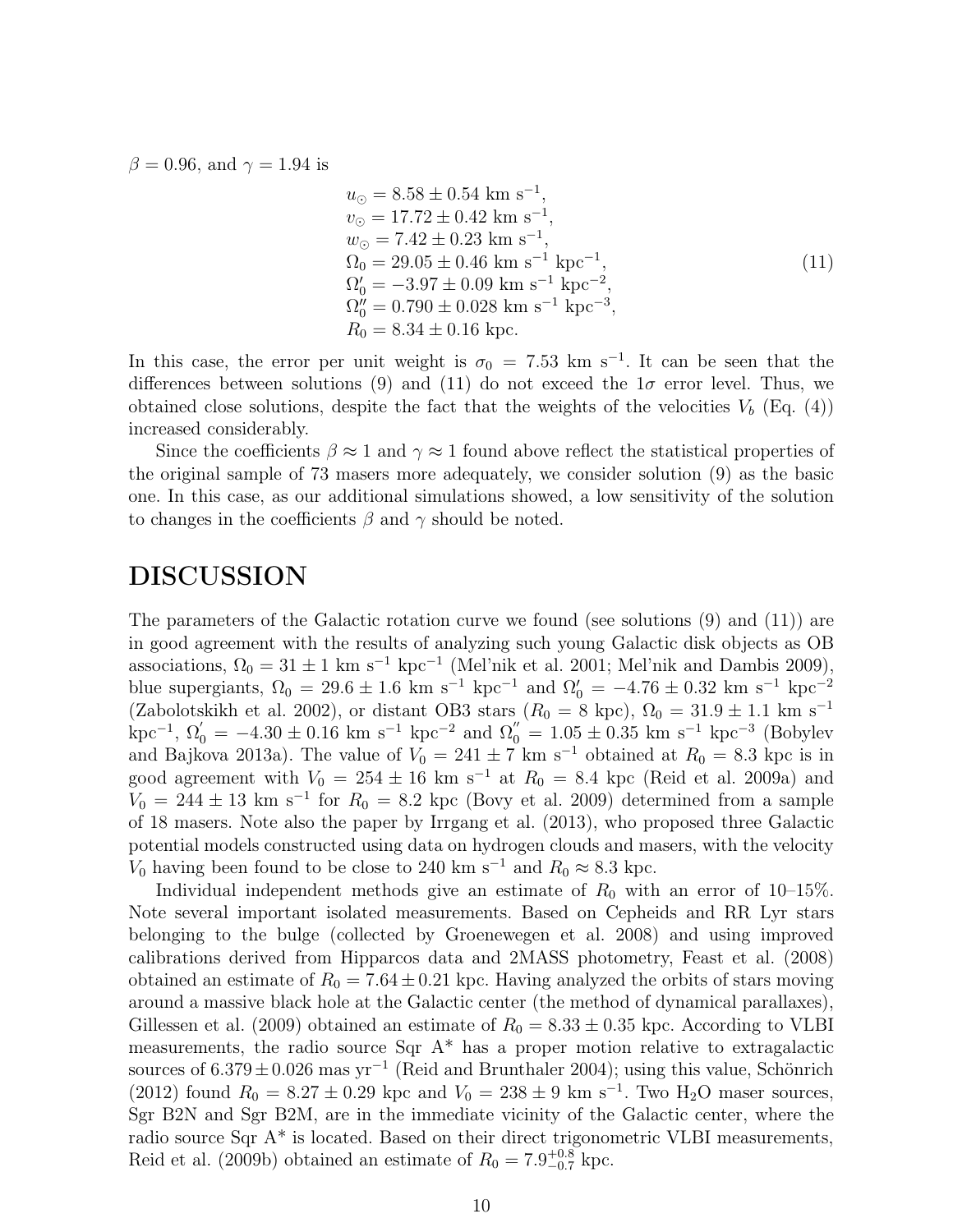Thus, our kinematic estimate of  $R_0 = 8.3 \pm 0.2$  kpc is in good agreement with the known estimates and surpasses some of them in accuracy.

# CONCLUSIONS

Based on published data, we produced a sample of 73 masers with known line-of-sight velocities and highly accurate trigonometric parallaxes and proper motions measured by VLBI. This allowed the maser velocity field needed to solve Bottlinger's kinematic equations to be formed. Bottlinger's kinematic equations we considered relate the Galactic rotation parameters ( $\Omega_0$  and its derivatives), the solar Galactocentric distance  $(R_0)$ , the object group velocity components relative to the Sun  $(u_{\odot}, v_{\odot}, w_{\odot})$ , and the system expansion/contraction parameter (the  $K$  effect). The method of minimizing the quadratic functional that is the sum of the weighted squares of the residuals of measurements and model velocities was used to find the unknown parameters. Solutions were found in the cases of both three-dimensional and two-dimensional velocity fields for various numbers of sought-for parameters when various weighting methods were applied. In all cases, the K effect turned out to be statistically insignificant. We established that the solution obtained from the three-dimensional maser velocity field for seven sought-for parameters  $(u_{\odot}, v_{\odot}, w_{\odot}, \Omega_0, \Omega_0')$  $'_{0}, \Omega''_{0}$  $\binom{n}{0}$ , and  $R_0$ ) corresponding to the global minimum of the functional in a wide range of their variations is most reliable. This solution is (9). The linear rotation velocity at the solar distance  $R_0$  is  $V_0 = 241 \pm 7$  km s<sup>-1</sup>. The solar Galactocentric distance  $R_0$  is the most important and debatable parameter. Our value is in good agreement with the most recent estimates and even surpasses them in accuracy.

### ACKNOWLEDGMENTS

We are grateful to the referees for their useful remarks that contributed to an improvement of the paper. This work was supported by the "Nonstationary Phenomena in Objects of the Universe" Program P–21 of the Presidium of the Russian Academy of Sciences.

### REFERENCES

1. A.T. Bajkova and V.V. Bobylev, Astron. Lett. 38, 549 (2012).

2. V.V. Bobylev, A.T. Bajkova, and S.V. Lebedeva, Astron. Lett. 33, 720 (2007).

3. V.V. Bobylev, A.T. Bajkova, and A.S. Stepanishchev, Astron. Lett. 34, 515 (2008).

4. V.V. Bobylev, A.S. Stepanishchev, A.T. Bajkova, and G.A. Gontcharov, Astron. Lett. 35, 836 (2009).

5. V.V. Bobylev and A.T. Bajkova, Mon. Not. R. Astron. Soc. 408, 1788 (2010).

6. V.V. Bobylev and A.T. Bajkova, Astron. Lett. 39, 532 (2013a).

7. V.V. Bobylev and A.T. Bajkova, Astron. Lett. 39, 809 (2013b).

8. J. Bovy, D.W. Hogg, and H.-W. Rix, Astrophys. J. 704, 1704 (2009).

9. A. Brunthaler, M.J. Reid, K.M. Menten, et al., Astron. Nachr. 332, 461 (2011).

10. W.B. Burton, Galactic and Extragalactic Radio Astronomy, Ed. by G. Verschuur and K. Kellerman (Springer, New York, 1988).